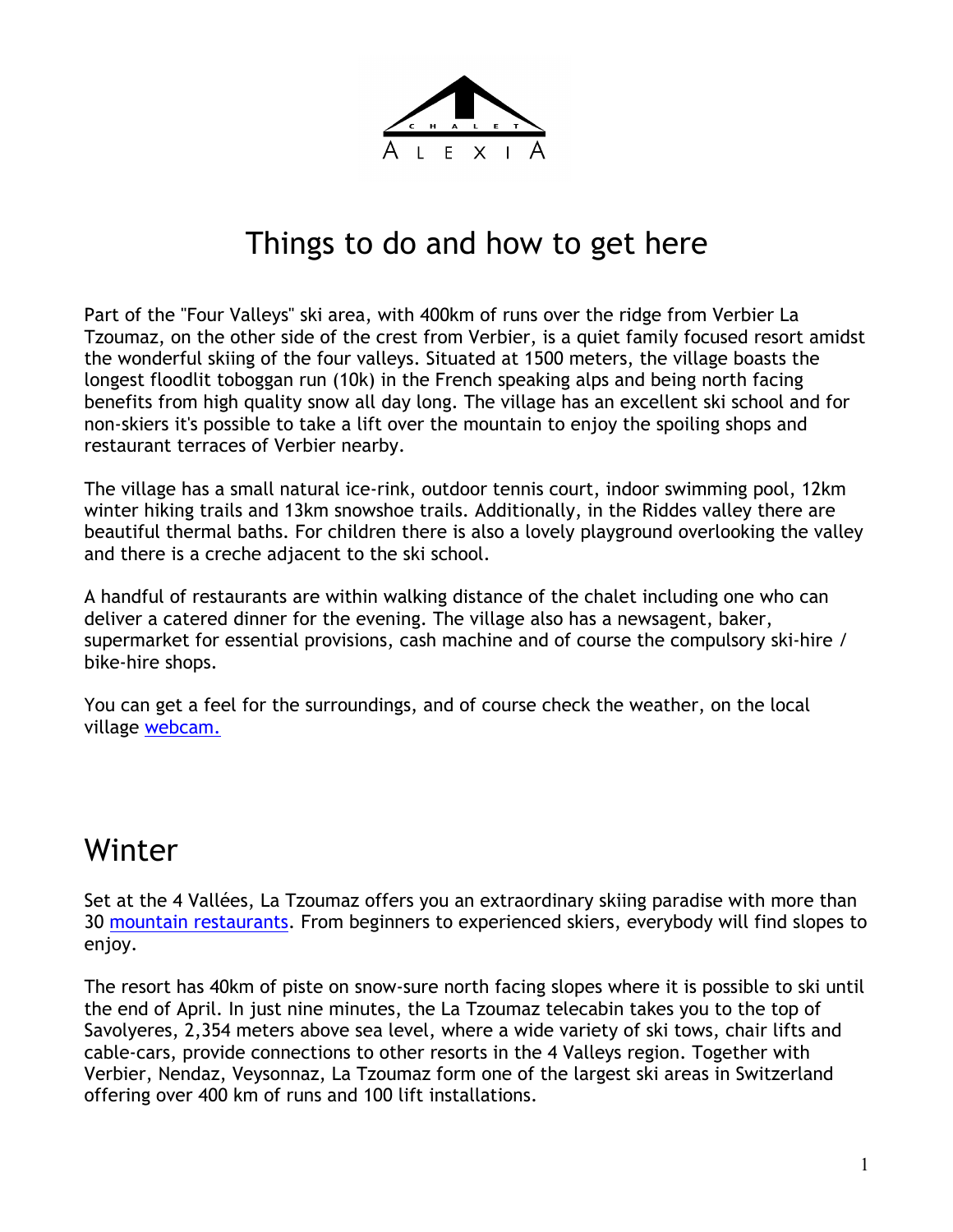

With a length of 10 km and a difference of 848 min altitude, the La Tzoumaz toboggan run is extremely long and fairly fast! Small children should definitely be accompanied by adults on this run. Tobogganing events are held each Friday and Saturday full moon in January, February and March including fondue at the mountain restaurant in Savoleyres.

#### **Discounted ski passes / ski rental / ski lessons**

For guests booking their ski passes Televerbier offer dynamic discount rates from 0 - 20% according to season /demand. Please ensure that you request collection from the La Tzoumaz ticket office or postal to your home address.

For advanced intermediates we recommend the Four Valleys Pass.

Verbier sector passes are aimed at intermediates and available for durations of up to 6 days. They are slightly cheaper than full-area passes. After 6 days the price is the same and so you are automatically upgraded to a full-area pass so to order 7+ days please order full 4- Valleys area skipasses.

Savoleyres (La Tzoumaz) sector is aimed at very young children and beginners. They are available for durations of up to 6 days, and are cheaper than full-area passes. After 6 days the price is the same and so you are automatically upgraded to a full-area 4-Valleys pass so to order 7+ days please order full 4-Valleys area skipasses.

A downloadable piste map is available here

Monnet Sports kindly offers Chalet Alexia guests 15% discount off sportswear and ski hire when booking via our resort manager. Ski touring equipment is also available to hire.

The La Tzoumaz ski school runs lessons every day of the winter season. Full details about lift prices, ski lessons and weekly ski courses are detailed on the Tzoumaz booking portal. When purchased in advance via our resort manager we are able to offer you 10% off the published rate. In peak weeks it is advisable to book in advance as the kids group lessons fill up fast

Heli skiing is available at Croix de Coeurs, the alpine peak located between La Tzoumaz and Verbier.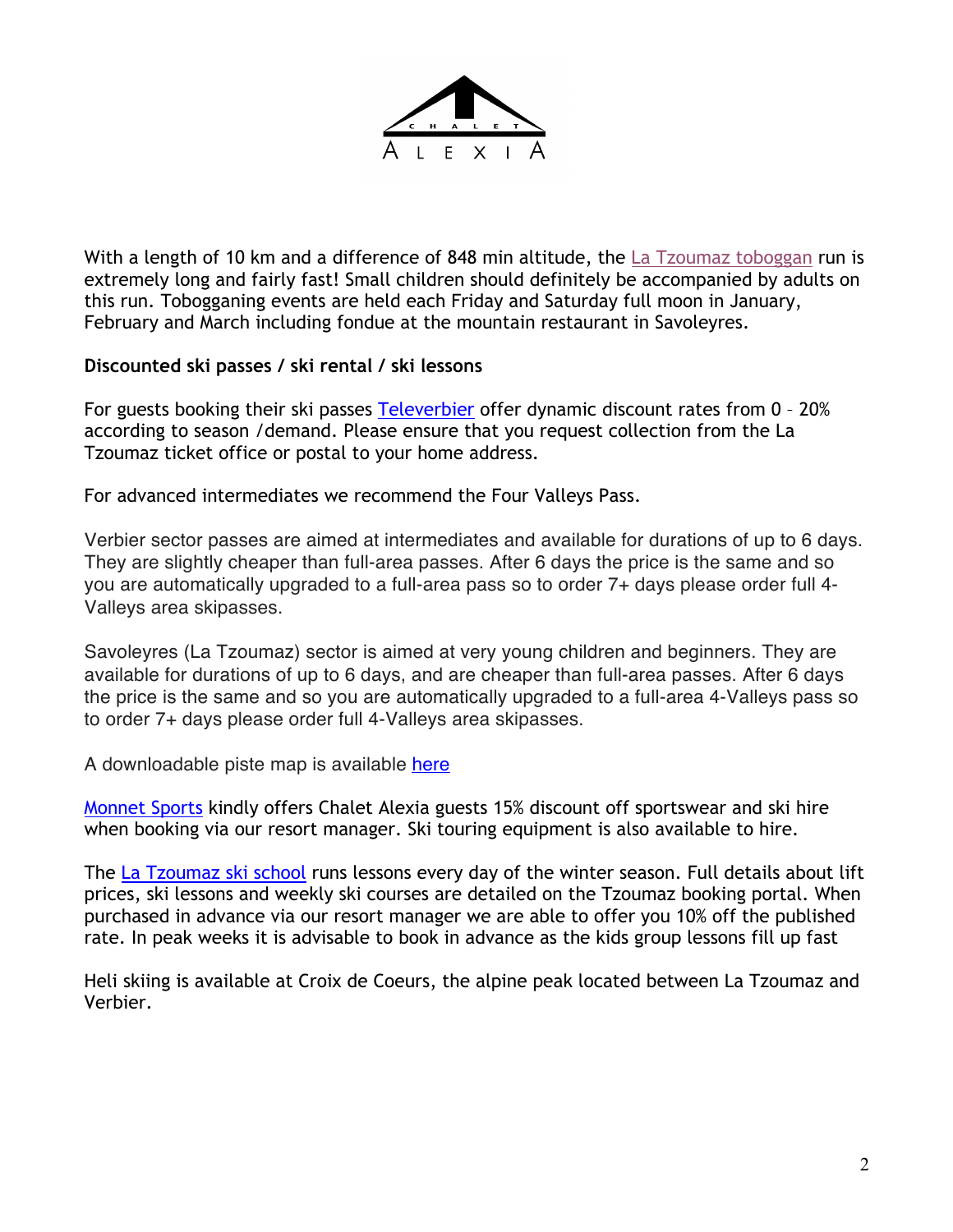

## Summer

La Tzoumaz is a perfect base for walking and hiking in the Valais with 150 kilometres of signposted trails. Summer guests can stroll through the forests and meadows and take in an alpine lunch or visit the nearby summits of Pierre Avoire and Mont Fort. A favourite walk of ours is The "Bisses" are relatively flat footpaths that follow the water as it trickles around the ours are the 'Bisses' relatively flat footpaths where for centuries farmers and villagers channelled these streams for their own uses. The tourist office has many maps and routes.

### Golf

Verbier is a 25 minute drive via the summer road and offers a beautiful 18 hole golf course at an altitude of 1600 meters. Each hole provides stunning views of the surrounding mountain ranges, Combin, Rogneux and Mont-Blanc. On the other side of the village there is also an 18 hole pitch and putt course which is perfect for beginners and families.

### Road / Mountain Biking

The 8 seater telecabin takes you from La Tzoumaz to the top of Savolyeres where graded tracks for all abilities give you access to the alpine pastures – Col des Mines is just one example. The purpose built downhill courses in the Verbier / La Tzoumaz Bike Park caters for those seeking additional adrenaline!

The obvious challenge when you live in La Tzoumaz is to bike from Riddes to Croix de Coeur. It is a 1700 meter ascent over 22 kilometers with a steady 7-9% climb the whole way. The top part of the road is a dirt track, doable on a road bike but better suited to a mountain bike. There is a restaurant at the top. Another ride we like is the Grand St Bernard Pass where you can take your photo next to the signpost for Italy before turning around to head home

### Tennis

The outdoor tennis court is a five-minute walk from the chalet and can be booked through the La Tzoumaz tourist office.

#### Wine Tasting

Just 20 minutes away, the vineyards of Valais are laid out below La Tzoumaz where you have the chance to taste some of the finest Swiss wines and liquors.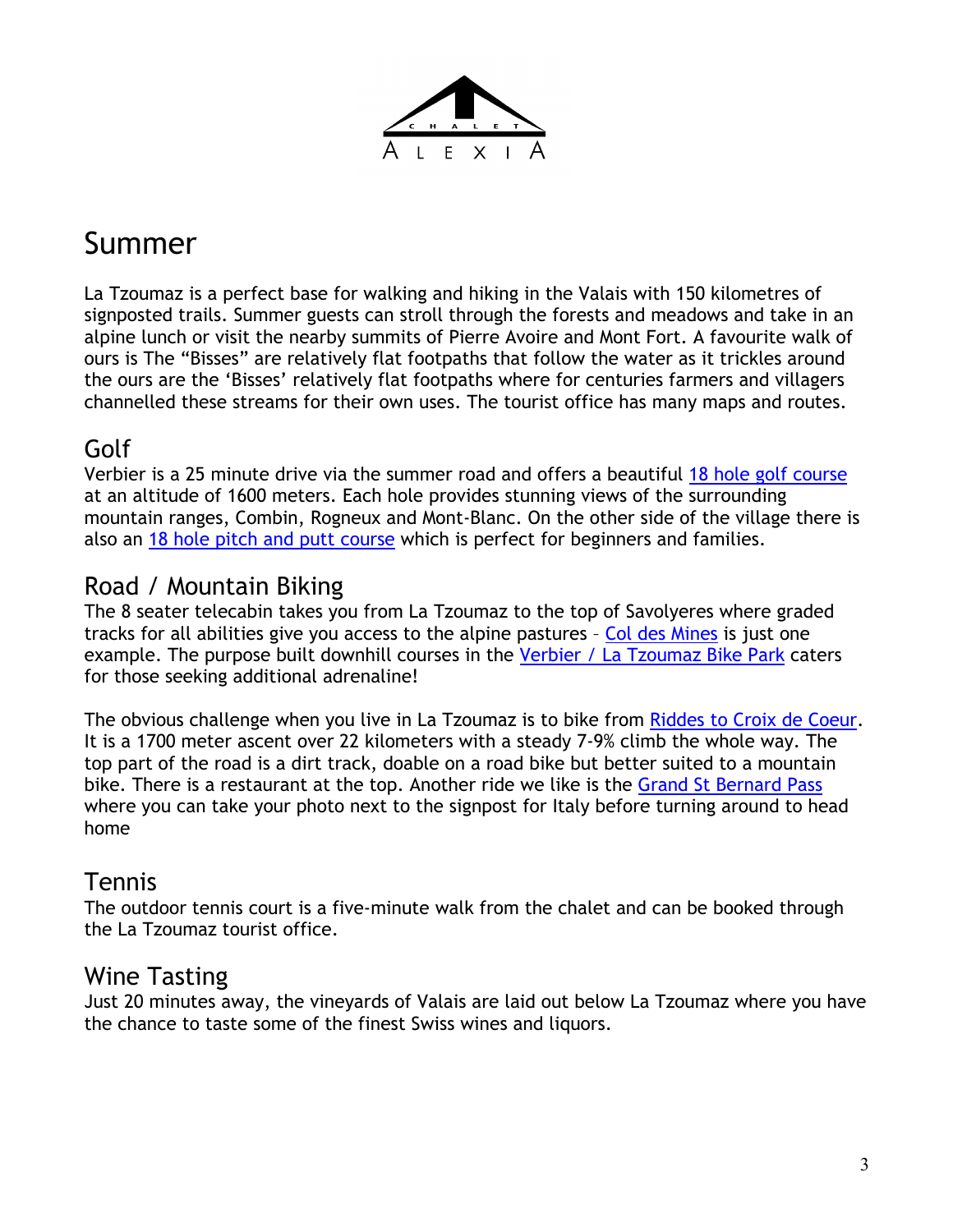

### White water rafting

On the Rhone Located at Sierre, a 1 hour drive from the chalet, white water rafting along the rapids of the Rhone is a great adventure. Canyoning

### Canyoning

This is one of the best things we have ever done during our summer holidays. It's a 50 minute drive from the chalet and if you like jumping into gorges and sliding down waterfalls then this is for you. It's easy for those who do not want to participate to walk along the gorge / waterfall and watch / take photos.

#### Mont 4 Zipline

This is the highest zip line in the world. It reaches speeds of 130km / hr over a distance of 1400 meters with a drop of 383 meters. You can book tickets online here.

#### Paragliding

Croix de Coers between Verbier and La Tzoumaz is one of the four popular takeoff zones for this exciting sport.

#### **Watersports**

There is a small indoor swimming pool in La Tzoumaz with an outside sunbathing area.

A 25 minute drive from the chalet, the thermal hot baths in Saillon offer indoor and outdoor hot baths, swimming pools, a riverpool, Jacuzzis, steam rooms and saunas. In summer they have a water slide, grass play area with trampolines and games. It is a beautiful place to unwind and relax in summer or winter.

A 40 minute drive from the chalet is Les Iles de Sion. Here you can swim in a turquoise coloured lake, sunbathe on the edge of the lake, play min golf, ride the mini train or even have a go at bungy trampolining.

Finally if you like jumping from rocks into a natural made pool then Maracottes is the place for you. There is also a small zoo next door with local animals. Not the most exciting place....but ok for any smaller children not keen to swim.

In Villeneuve, a 45 minute drive from the chalet, you can hire a variety of boats from pedalos and kayaks to motor boats with ski equipment and catamarans. This is a wonderful way to enjoy the scenery of the Alps.